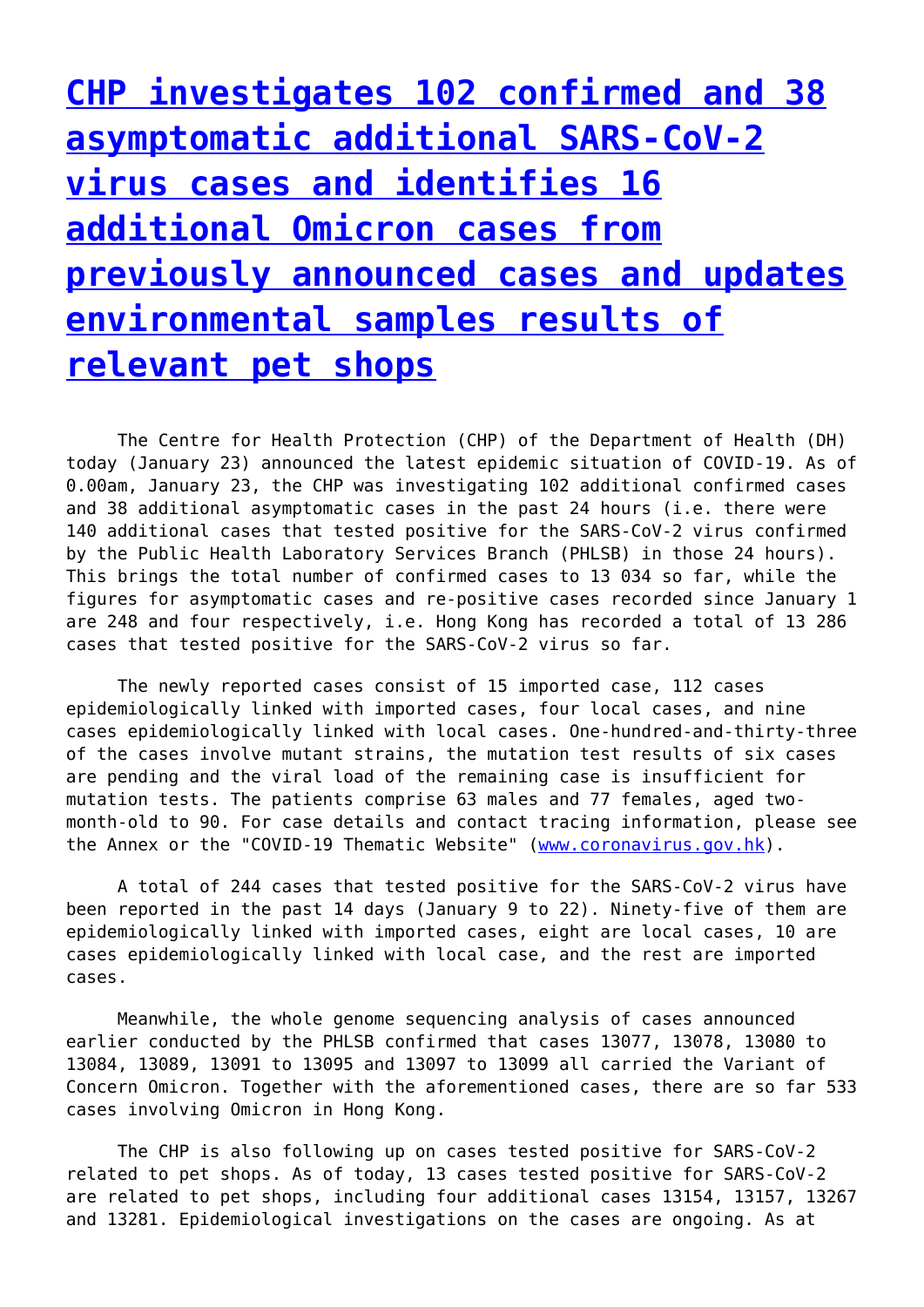January 23 evening, the CHP has collected a total of 738 environmental samples from relevant pet shops and relevant warehouses and the laboratory testing has completed, in which a total of 35 environmental samples tested positive. The latest laboratory testing results revealed that environmental samples collected from one additional animal boarding establishment (I Love Rabbit at 27B Lee Garden Road, Causeway Bay) tested positive. As a prudent measure, the newly added venue above will be included in a compulsory testing notice. Specified persons who were present at the relevant venues from January 7 to January 18 need to undergo compulsory testing on the specified date(s). The staff members of the venue above will be arranged to undergo compulsory quarantine at the quarantine centre.

 Also, as the passenger flight (QR818) operated by Qatar Airways arriving in Hong Kong from Doha, Qatar, on January 21, had 11 passengers who tested positive upon arrival, the DH thus invoked the Prevention and Control of Disease (Regulation of Cross-boundary Conveyances and Travellers) Regulation (Cap. 599H) to prohibit the landing of passenger flights in Hong Kong from Doha operated by Qatar Airways from January 23 to February 5.

 According to the testing and quarantine arrangements for cases with mutant strains, persons who resided or worked within the same building as the residence of relevant cases will be subject to compulsory testing on specified dates in accordance with the announcement by the DH. They will also be required to undergo self-monitoring until the 21st day (see the details of the buildings and dates of testing

at www.coronavirus.gov.hk/pdf/CTN Specified premises and Dates of Testing.pdf ).

 The CHP strongly reminded members of the public to strictly follow the compulsory testing requirements and undergo the multiple tests on time as required. The compulsory testing requirement applies to those who have completed a COVID-19 vaccination course as well. The Government will seriously verify whether they had complied with the testing notices. Any person who fails to comply with the testing notices commits an offence and may be fined a fixed penalty of \$5,000. The person would also be issued with a compulsory testing order requiring him or her to undergo testing within a specified time frame. Failure to comply with the order is an offence and the offender would be liable to a fine at level 4 (\$25,000) and imprisonment for six months. Relevant officers of different government departments are empowered to perform certain functions under the relevant Regulations under the Prevention and Control of Disease Ordinance (Cap. 599), including requesting individuals to provide information and assistance when necessary. Any person who fails to comply with the relevant request commits an offence and would be liable to a fine at level 3 (\$10,000). The Government reiterates that the aim of issuing a compulsory testing notice is to stop the spread of COVID-19 in the community as soon as possible to protect overall public health and safety.

 With the higher transmissibility and risk of infection of the Omicron mutant strain, the CHP strongly appeals to the community to comply with the recently tightened social distancing measures in the next two weeks, and to